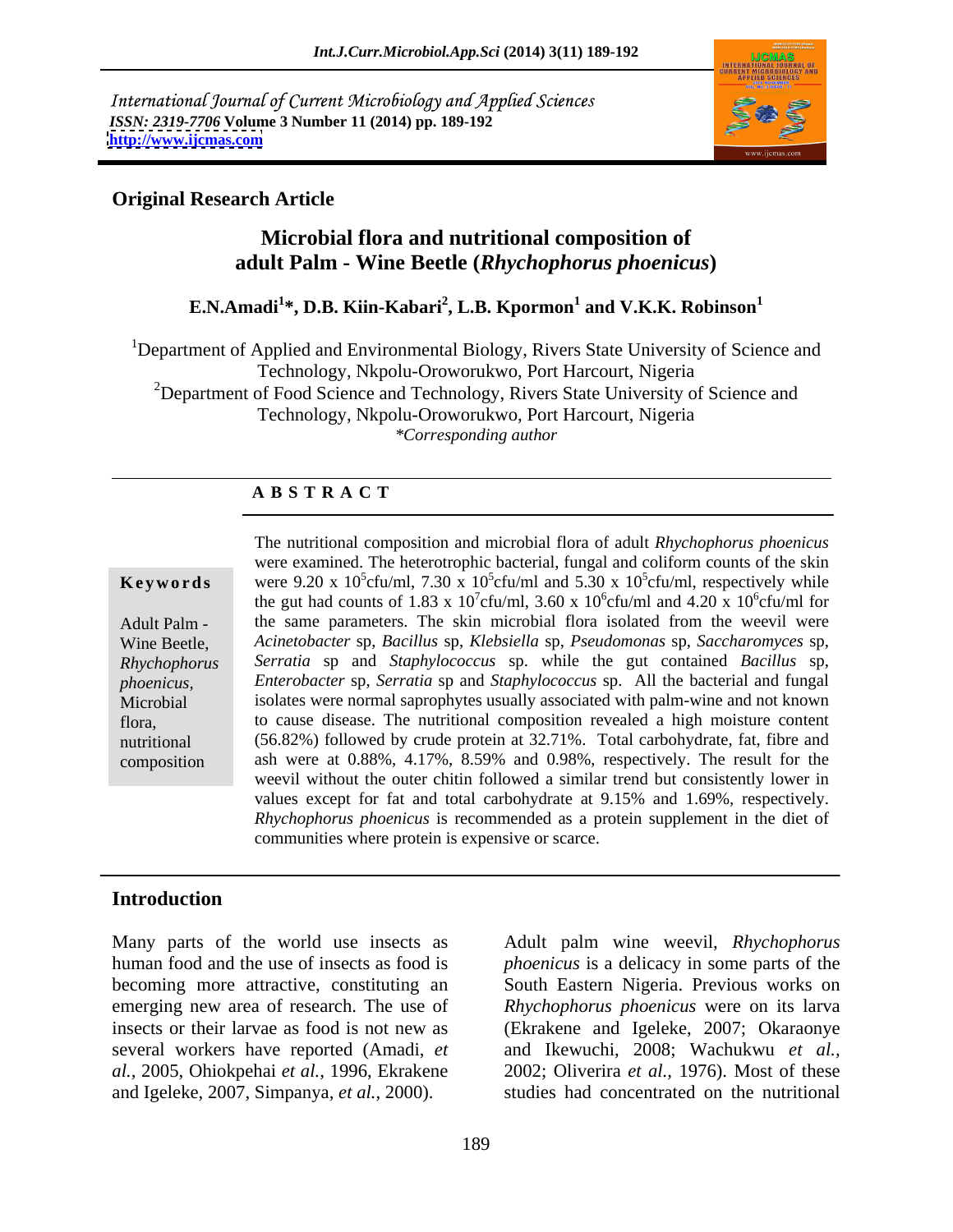composition and microbiology of the larvae. according to AOAC (1990) methods The weevil is a delicacy in some parts of (moisture: 43:287; protein: 2.057; fibre: Rivers State, usually roasted after removing the hard chitinous wing and eaten. There is a carbohydrate was analysed using the Clegg death of information on the nutritional Anthrone method (Osborne and Voogt, composition of the adult weevil because the 1978). Chemical analyses were performed larvae are preferred in place of the adult on whole weevil and whole weevil with the weevil. The weevil is normally harvested hard chitin wing removed. All analyses were from palm wine by palm wine tappers. In fresh palm wine the weevils remain in a state of stupor as a result of intoxication by **Microbial viable counts** the alcohol in palm wine. Thirty to forty minutes after removal from the palm wine and exposure to air the effect of alcohol weans and they fly off. Little is known about (1990). Two (2g) grams of whole beetle this amazing insect as a food source. were aseptically transferred into 8 ml of

microbial flora of the weevil.

Live adult weevils were collected from a incubation, counts were performed for those Palm-wine tapper in Agbonchia in Eleme Local Government Area of Rivers State, Nigeria. The weevils were transported to the counts were performed in duplicates and laboratory in fresh palm-wine and used immediately or after twenty-four hour storage in a refrigerator. The For the gut microbial count 1.0 g of the microbiological media used were nutrient

### **Microbiological analyses** the skin.

prepared agar and Sabraouds agar.

Proximate analyses for moisture, protein (N x 6.25), ash, fibre and fat were carried out 14.004 and fat: 7.062). Total available in quadruplet.

### **Microbial viable counts**

This study was, therefore, undertaken to flask was then shaken vigorously to dislodge examine the nutritional composition and the skin and microbial flora. Further 10-fold **Materials and Methods diluents**. Finally 0.1 ml of an appropriate **Materials** evenly spread with a sterile glass spreader The method used was the 10-fold serial dilution method of Harrigan and McCance sterile saline in a 50 ml conical flask. The dilutions were carried out by adding 1.0 ml of the penultimate dilution to 9ml of fresh dilution were placed on dry nutrient agar, and incubated at  $30^0C$  for 24 h. At the end of incubation, counts were performed for those dilutions which showed counts between 30 and 300 colonies (Anonymous, 1994). All averages taken.

agar, MacConkey agar and Sabourouds agar. In of saline to give an initial dilution of  $10^{-1}$ .<br>Subsequent procedure was carried out as for intestinal content were initially added to 9.0 ml of saline to give an initial dilution of  $10^{-1}$ . ml of saline to give an initial dilution of 10<sup>-1</sup>.<br>Subsequent procedure was carried out as for the skin.

Initial tenfold serial dilutions of whole Coliform and fungal counts were carried out weevil and the internal contents were similarly but the media were MacConkey

### **Chemical analyses for nutritional Isolation and identification of skin and composition gut microbes**

Representative colonies of the  $10^{-1}$  dilution  $-1$  dilution dilution and the state of the state of the state of the state of the state of the state of the state of the sta of the skin and intestinal contents were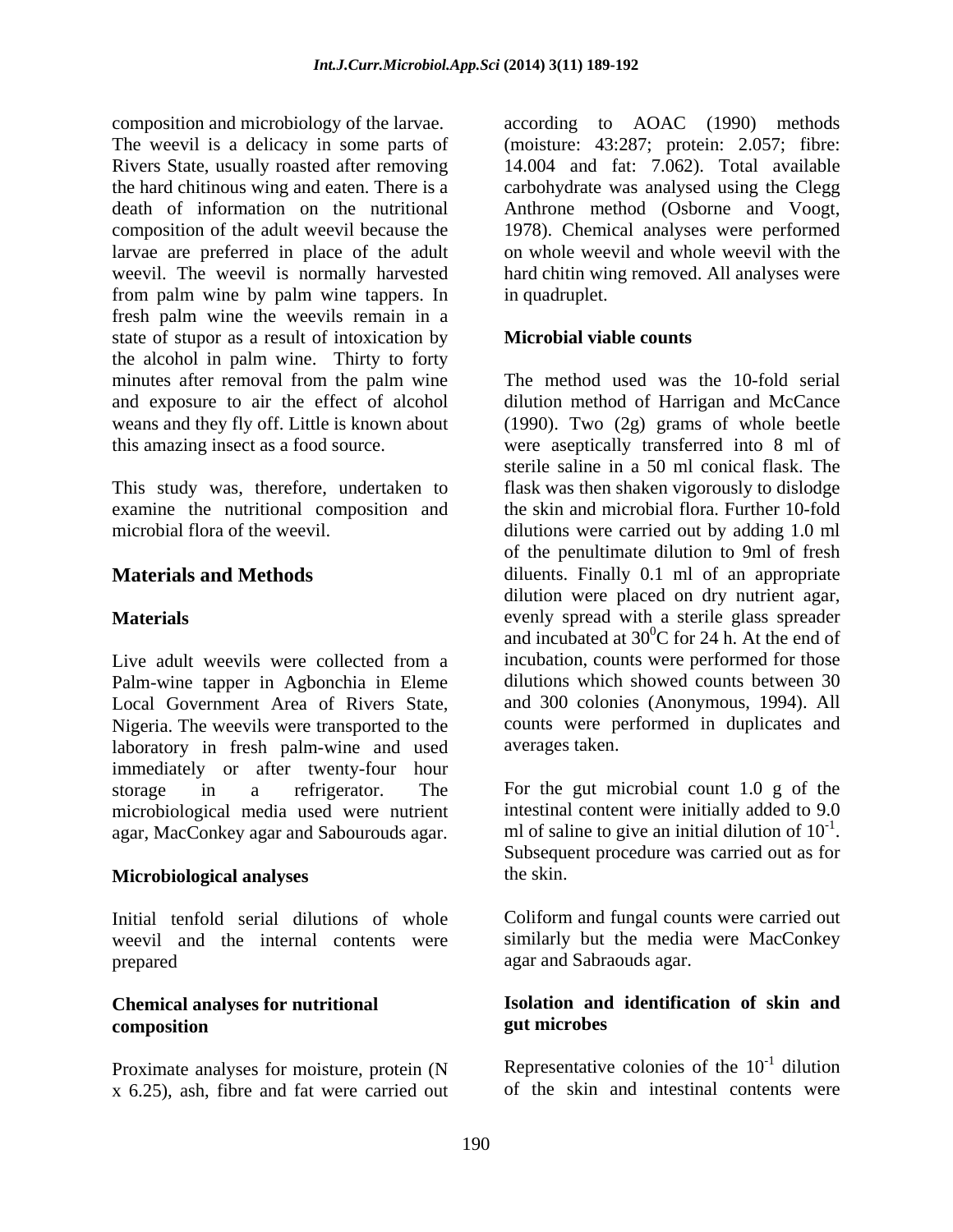nutrient agar until pure isolates/cultures

Isolates were identified according to the Okafor (2008). However, the microbial schemes of Cowan and Steel (1966) and Buchanam and Gibbons (1974). The tests were similar to those reported by employed included catalase test, growth on Mac Conkey agar, indole production, An interesting finding in this study was the methyl-red, motility and isolation of yeast, *Saccharomyces* species oxidation/fermentation tests for fructose, which Okafor (2008) did not find. The glucose, maltose, mannitol and sucrose**.** isolation of yeast was not surprising as yeast

The nutritional composition of the adult study. weevil is given in Table 1. Thus the weevil is high in moisture (56.82%) and moderately high in protein (32.71%). Fat was low and moisture content (56.82%) followed by<br>occurred at 4.17% with total carbohydrate at crude protein at 32.71%. Total at 8.59%. The result for the weevil without  $0.88\%$ ,  $4.17\%$ ,  $8.59\%$  and  $0.98\%$ , the outer chitin followed a similar trend but consistently lower in values except for fat and total carbohydrate at 9.15% and 1.69%, respectively. The microbial populations for for tat and total carbohydrate at 9.15% and<br>the skin and gut were 9.20 x  $10^5$ cfu/ml (total  $1.69\%$ , respectively. *Rhychophorus* the skin and gut were  $9.20 \times 10^{5}$ cfu/ml (total heterotrophs), 7.30 x  $10^5$ cfu/ml (fungi) and x  $10^7$  (total heterotrophs), 3.60 x  $10^6$ cfu/ml where protein is expensive or scarce. (fungi) and 4.20 x  $10^6$ cfu/ml (coiforms) for

picked and sub-cultured several times onto the gut (Table 2). The microbial species were obtained. Such pure cultures were sp, *Bacillus* sp, *Klebsiella* sp, *Pseudomonas* stored as frozen glycerol suspensions at - sp, *Saccharomyces* sp, *Serratia* sp and 350C (Wellington and Williams, 1978). *Staphylococcus* sp while the gut contained These glycerol suspensions served as a *Bacillus* sp, *Enterobacter* sp, *Serratia* sp and means for long storage and as a source for *Staphylococcus* sp. The microbial flora fresh working cultures. isolated from the skin of the weevil in this **Results and Discussion** There seems to be a dearth of the knowledge isolated from the skin were *Acinetobacter* study was less diverse than those isolated by genera of the weevil found in this study were similar to those reported Wachukwu, *et al*. (2002), for the larvae. is an important constituent of palm wine. of the bacterial flora of the weevil until this study.

occurred at 4.17% with total carbohydrate at  $\qquad \qquad \text{crude}$  protein at 32.71%. I otal 0.88%. Ash was recorded at 0.98% and fibre carbonydrate, fat, fibre and ash were at  $\frac{5}{2}$  sty/ml (total  $\frac{1.69\%}{2}$  respectively. Rhychophorus  $ctu/ml$  (total  $1.69\%$ , respectively. *Rhychophorus* 5 cfu/ml (fungi) and *phoenicus* is recommended as a protein 5.30 x 10<sup>5</sup> (coliforms) for the skin and 1.83 supplement in the diet of communities  $\frac{5}{2}$  (coliforms) for the skin and 1.83 supplement in the diet of communities <sup>6</sup>cfu/ml where protein is expensive or scarce. The nutritional composition revealed a high moisture content (56.82%) followed by crude protein at 32.71%. Total carbohydrate, fat, fibre and ash were at 0.88%, 4.17%, 8.59% and 0.98%, respectively. The result for the weevil without the outer chitin followed a similar trend but consistently lower in values except for fat and total carbohydrate at 9.15% and 1.69%, respectively. *Rhychophorus* 

| Parameter $(\% )$  | <b>Adult Weevil</b> | <b>Adult Weevil without Chitin</b> |
|--------------------|---------------------|------------------------------------|
| ASII               | 0.90                | 0.58                               |
| Crude Protein      | $\sim$ $\sim$<br>،  | 26.85                              |
|                    |                     | 9.15                               |
| Fibre              |                     | 6.40                               |
| Moisture           | 56.82               | 52.88                              |
| Total Carbohydrate | 0.88                | 1.02                               |

**Table.1** Nutritional Compositions of *Rhychophorus phoenicus*